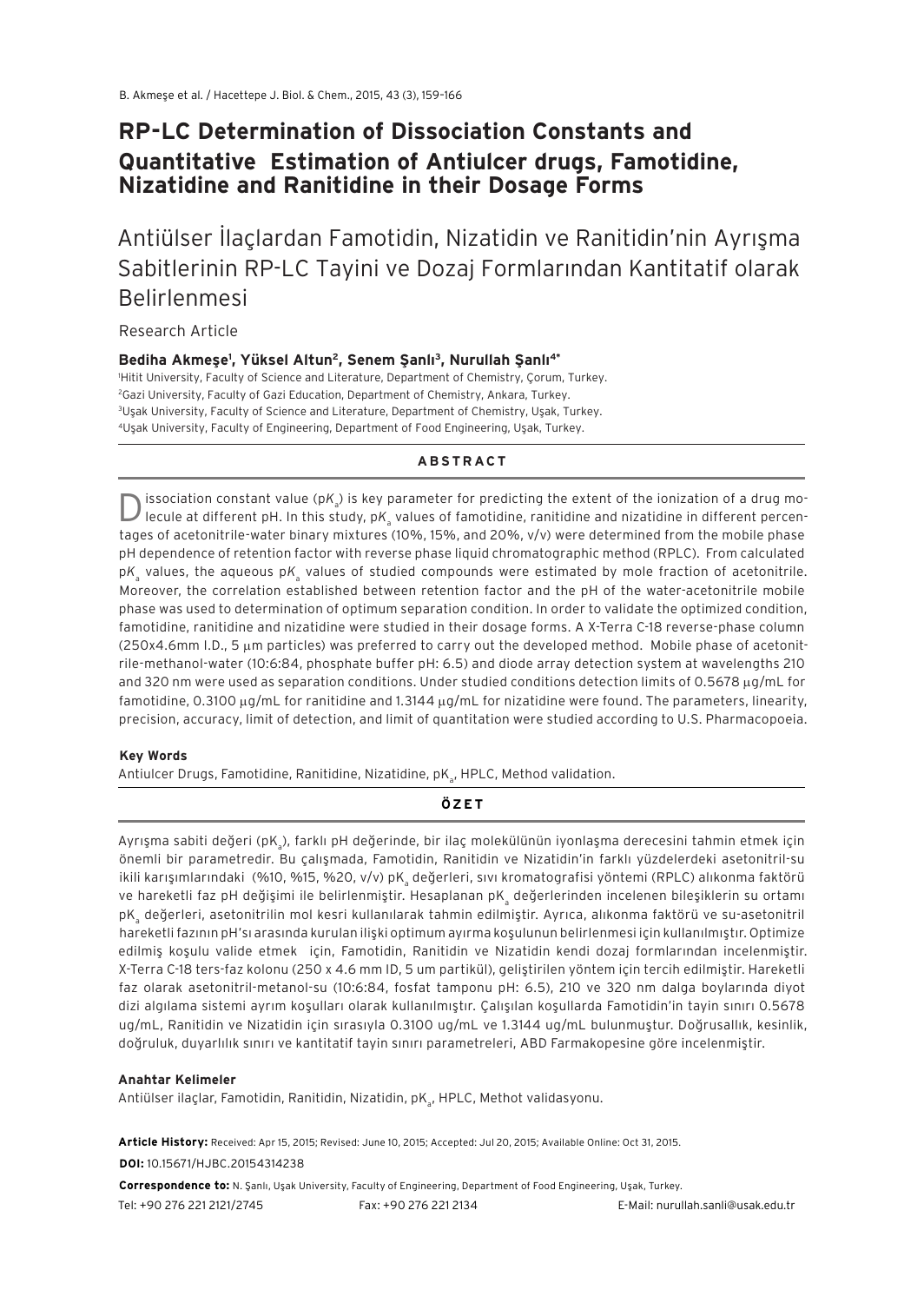# **INTRODUCTION**

Famotidine (FAM), nizatidine (NIZ) and ranitidine (RAN) are H2-receptor antagonists which have been used for the treatment of gastro-oesophageal reflux disease and gastric and duodenal ulceration [1]. FAM is chemically named as 3-[({2-[(diaminomethylidene) amino]-1,3-thiazol-4-yl}methyl)sulfanyl]-N' sulfamoylpropanimidamide and NIZ, N-(2-[(2- [(dimethylamino)methyl]thiazol-4-yl)methylthio] ethyl)-N-methyl-2-nitroethene-1,1-diamine and RAN, N-(2-[(5-[(dimethylamino)methyl]furan-2 yl)methylthio]ethyl)-N-methyl-2-nitroethene-1,1 diamine [1] (Figure 1).

p*K*<sup>a</sup> values are useful physicochemical parameters describing the extent of ionization of functional groups with respect to pH. This parameter is important in pharmaceutical drug discovery and development [2]. pH-metric titrations and spectrophotometric analysis are routinely used for pK<sub>a</sub> determination [3]. However, there are limitations to those procedures, such as poor solubility or a lack of a chromophore. In the recent years, liquid chromatography (LC) was introduced to determine acid dissociation constants of ionogenic substances [4]. The advantages of the LC methods are as follows: a very small quantity of the analyte required for assay and no requirement of the high purity of the sample. Small amount of sample is enough to study with RPLC and somewhat impurity in sample and low solubility in water are not problem to determine pK<sub>a</sub> values in RPLC analysis [5]. In recent years, capillary electrophoresis has also been used for that purpose [6,7].

There have been several reports on the determination of these drugs in pharmaceutical preparations and biological fluids, including the use of liquid chromatography [8-13], capillary electrophoresis [14,15]. More complex or sophisticated liquid chromatography methods have also been reported for the individual analysis of H2 antagonists, including HPLC–MS [16-18], paired-ion HPLC-UV [19,20], post-column florescence derivatisation [21], HPLC-TLC [22] and supercritical chromatography [23]. Most of these methods require either solid-phase or liquid-phase extraction procedures which are time consuming.

In this study, pK<sub>a</sub> values of FAM, NIZ and RAN were determined in 10%, 15% and 20% (v/v) acetonitrile (ACN)-water binary mixtures via the liquid chromatographic method. Literature results showed that the pK<sub>a</sub> values of these drugs in water media were found in one study [24]. Also, rapid, environmentally acceptable. newly developed and validated reversed-phase liquid chromatographic method was used for the determination of famotidine (FAM), nizatidine (NIZ) and ranitidine (RAN) in pure form and pharmaceutical preparations.

# **MATERIALS AND METHODS**

# **Chemicals and reagents**

All chemicals were of analytical reagent grade and all solvents were of HPLC grade. Reference samples of famotidine, nizatidine and ranitidine were obtained from DEVA Pharm. Ind, ACTAVIS Pharm. Ind. and DEVA Pharm. Ind., respectively. Their pharmaceutical dosage forms were purchased from Famoser® (40 mg famotidine) by BIOFARMA Phar. Ind., Axid® (150 mg nizatidine) by ABBOTT Pharm. Ind. In addition, Ranitab® (150 mg ranitidine) by DEVA Pharm. Ind. and Acetonitrile (HPLC grade) and methanol (HPLC grade) were obtained from Merck (Merck, Darmstadt, Germany).

Sodium hydroxide (Merck, Darmstadt, Germany) and o-phosphoric acid (Riedel-De Haen, Germany) and potassium hydrogen phthalate (standard buffer) were used for pH adjustment.

# **Apparatus**

The LC analysis was carried out on a Shimadzu RP-LC system with a pump (LC-20 AD), a DAD detector system (SPD-M 20 A) and column oven (CTO 20 AC). X-Terra RP-18 column (250 mm  $\times$  4.60 mm ID, 5  $\mu$ m) was used at 30°C. The measurement of mobile phase pH is of great importance for the purpose of p $\mathsf{K}_\mathsf{a}$  determination. pH measurements of the mobile phase were carried out with a Mettler Toledo MA 235 pH/ion analyzer (Schwerzenbach, Switzerland) using combined glass electrode. pH values of the mobile phases were measured against a 0.05 mol kg-1 potassium hydrogen phthalate solution as primary standard reference, dissolved in the appropriate acetonitrile-water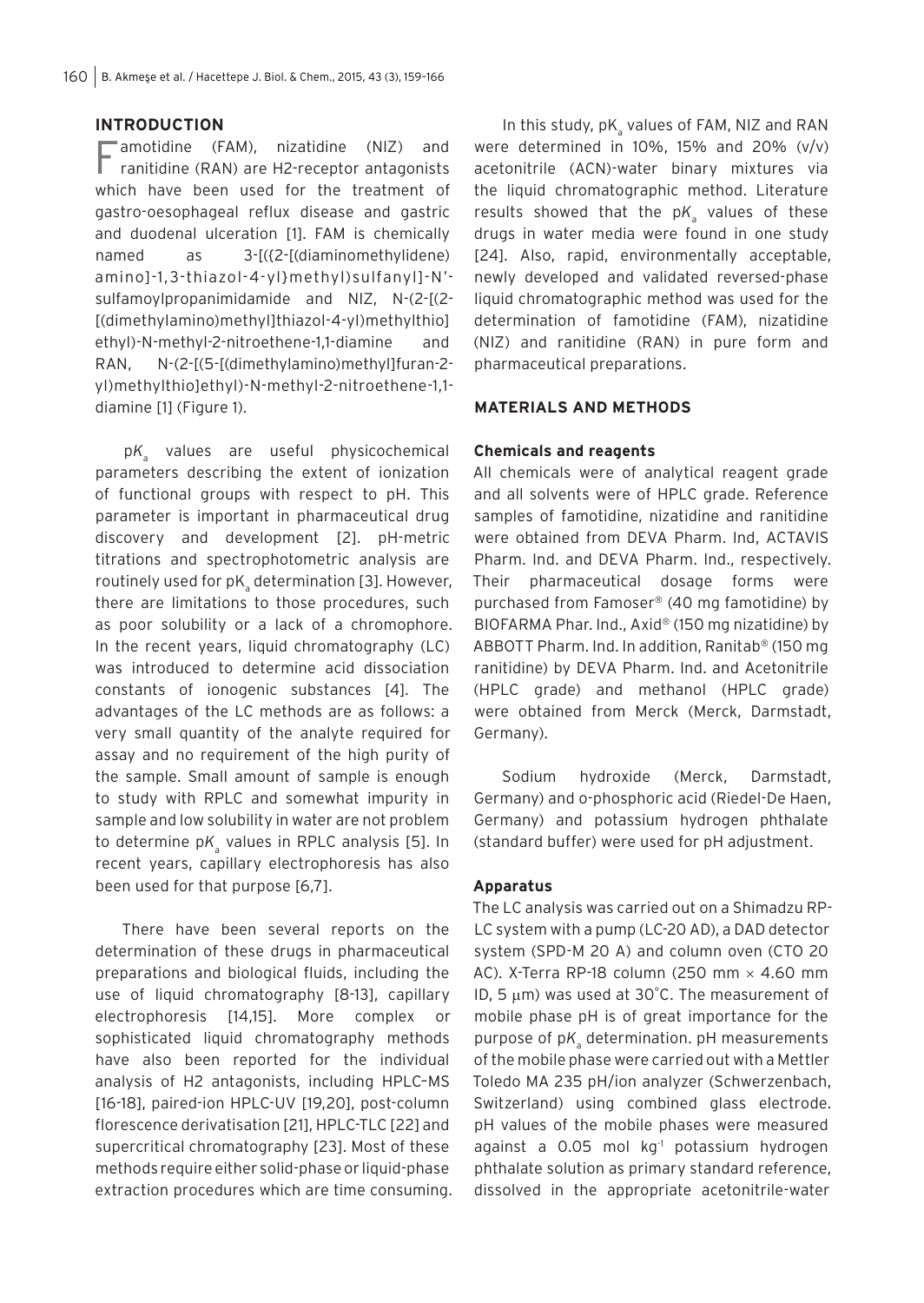

**Figure 1.** Chemical structures of studied compounds.

medium in accordance with IUPAC rules. Water used for the preparation of all aqueous solutions, with conductivity 18.2 mS.cm<sup>-1</sup>, was obtained using a Zeneer Power I water system (Human Corp. Korea).

## **Procedures**

In this study, the mobile phases assayed were ACN– water at 10, 15, and 20% (v/v) for determination of  $\mathsf{p}\mathsf{K}_\mathsf{a}$  values of FAM, NIZ and RAN. The <code>pH</code> of the mobile phase containing 20 mM phosphoric acid was adjusted between 3.0 and 10.0 the addition of sodium hydroxide. The flow rate of the mobile phase was maintained at 1 mL.min<sup>-1</sup> and injection volume was 20 μL.

The retention times  $(t_R)$  were determined from three separate injections for each mobile phase composition and pH values. Retention factors for each compound and mobile phase were calculated using the expression  $k = (t<sub>R</sub>-t<sub>0</sub>)/t<sub>0</sub>$ . The dead time  $(t_0)$  was measured by injecting uracil solution (0.1% w/v in water), which was established for each mobile phase composition and the pH studied. The pK<sub>a</sub> values of the studied compounds were determined from k/pH data pairs by means of the nonlinear regression program NLREG [25].

#### **Preparation of standard solutions**

Stock solutions (100  $\mu$ g.mL<sup>-1</sup>) of drugs were prepared in acetonitrile. Working solutions were prepared by dilution of stock solutions with the corresponding mobile phase to 10  $\mu$ g.L<sup>-1</sup>. All stock and working solutions were protected from light and stored in a refrigerator at about 4°C.

The concentration of FAM was varied in the range 0.5-12 μg.mL<sup>-1</sup>, and the concentration of NIZ (internal standard-IS) was maintained at a constant level of 2.0  $\mu$ g.mL<sup>1</sup>. The concentration of NIZ was varied in the range 0.5-12  $\mu$ g.mL<sup>-1</sup>, and the concentration of RAN (IS) was maintained at a constant level of 2.0  $\mu$ g.mL<sup>-1</sup>. The concentration of RAN was varied in the range  $0.5$ -12  $\mu$ g.mL<sup>-1</sup>, and the concentration of NIZ (IS) was maintained at a constant level of 2.0  $\mu$ g.mL<sup>-1</sup>, respectively.

The calibration curves for LC analysis were constructed by plotting the ratio of the peak area of the drug to that of internal standard against the drug concentration.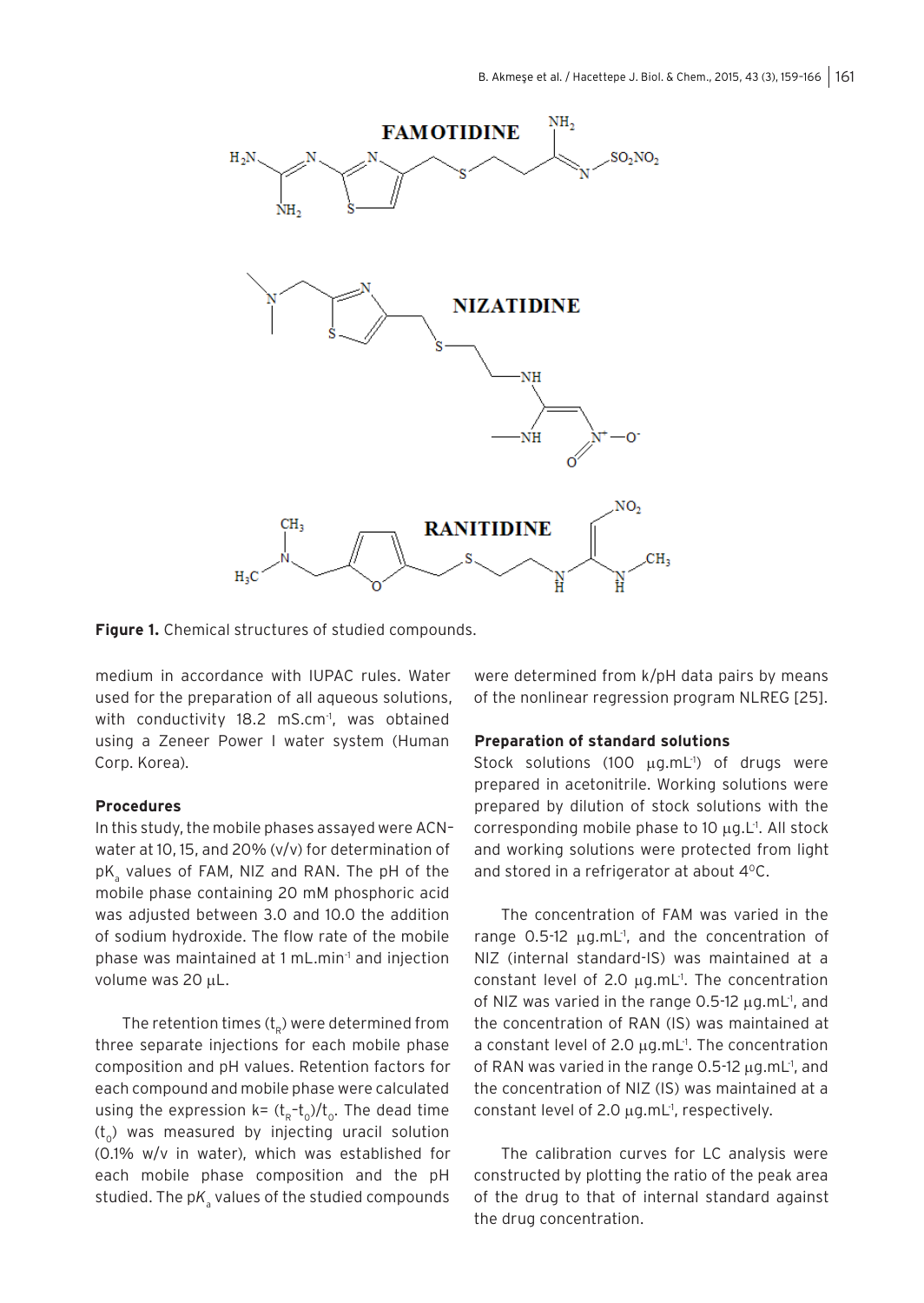| Compounds  | NLREG pK                       |                         |                         |       |           |  |
|------------|--------------------------------|-------------------------|-------------------------|-------|-----------|--|
|            | $10\%$ ( $v/v$ )<br><b>ACN</b> | $15\%$ ( $v/v$ )<br>ACN | $20\%$ ( $v/v$ )<br>ACN | Water | This work |  |
| Famotidine | $6.598 + 0.039$                | $6.749 + 0.077$         | $6.851 \pm 0.094$       | 6.780 | 6.383     |  |
| Nizatidine | $6.566 \pm 0.034$              | $6.756 \pm 0.038$       | $6.859 + 0.089$         | 6.825 | 6.323     |  |
| Ranitidine | $8.117 + 0.019$                | $8.297 + 0.011$         | $8.339 + 0.040$         | 8.657 | 7.946     |  |

**Table 1.** The p $\mathsf{K}\xspace_{\mathsf{a}}$  values of studied compounds in ACN-water mixtures and water media.

## **Analysis of tablets**

Ten tablets were weighed and finely powdered. The required amounts of these powders, equivalent to stock solution of 50  $\mu$ q.mL<sup>1</sup> FAM,  $30 \mu$ g.mL<sup>-1</sup> NIZ and  $30 \mu$ g.mL<sup>-1</sup> RAN, were weighed and transferred into 100 mL volumetric flasks and diluted with ACN. The prepared solution was sonicated for 15 min to complete dissolution.

These solutions were filtered and the filtrate was collected in clean flasks. Appropriate solutions were prepared by taking suitable aliquots of clear filtrate and adding the appropriate IS solutions.

To verify the accuracy and reproducibility of the methods and to determine whether the excipients show any interference used in formulations, recovery experiments were carried out.

For this purpose, certain amounts of pure standard were added to the pre-analyzed injectable dosage forms of these drugs (and at constant levels of IS).

## **RESULTS AND DISCUSSION**

# **Determination of pKa values**

In the present work,  $pK_a$  values of these drugs were determined in different solvents compositions. Table 1 shows the pK<sub>a</sub> values of FAM, NIZ and RAN obtained by means of HPLC using the nonlinear regression program NLREG in ACN–water mixtures of 10, 15, and 20% (v/v), respectively. The influence of ACN content on pK values of FAM, NIZ and RAN was as expected: in all cases, there were increased in the pK $_{\rm a}$  values as ACN increased in the ACN–water binary mixtures.

In this study, the retention factors were determined for each mobile phase composition and pH studied. In Figure 2, data pairs of k/pH for

studied compounds in 10%, 15% and 20%  $(v/v)$ ACN are shown and the correlation between the experimental capacity factors of the compounds studied over the whole experimental pH range was good.

Typical sigmoid shape curves were obtained in Figure 2, showing the dependence of the analyte retention factors upon the pH of the mobile phase. In general, the retention of the investigated analytes increased with increasing of the pH. Dissociation constant values of FAM, NIZ and RAN were determined in the water rich region of acetonitrile - water mixtures. pK<sub>a</sub> of FAM, NIZ and RAN were calculated at three different organic solvent-water mixtures. To obtain the best aqueous pK<sub>a</sub> values from pK<sub>a</sub> data extrapolation method has been tried.  $pK<sub>a</sub>$  values were plotted against to acetonitrile mole fraction (X of organic solvents). This method was applied using the following equation

$$
pK_a = aX + b \tag{1}
$$

The intercepts of these linear equations obtained from this approach were the aqueous p*K*<sup>a</sup> values of studied compounds (Table 2). There is actually a linear relationship between of the FAM, NIZ and RAN and mole fraction of acetonitrile in the binary mixtures. For chromatographic study, the resulting of linear equations for studied compounds are provided in Table 2.

#### **Validation of the analytical methods**

An X-Terra C18 column was used as the stationary phase for the simultaneous and individual determination of the selected compounds. The influence of pH of the mobile phase and column temperature were examined in order to optimize the chromatographic conditions for RP-LC determination of these drugs. The pH 6.5 was selected as optimum value with best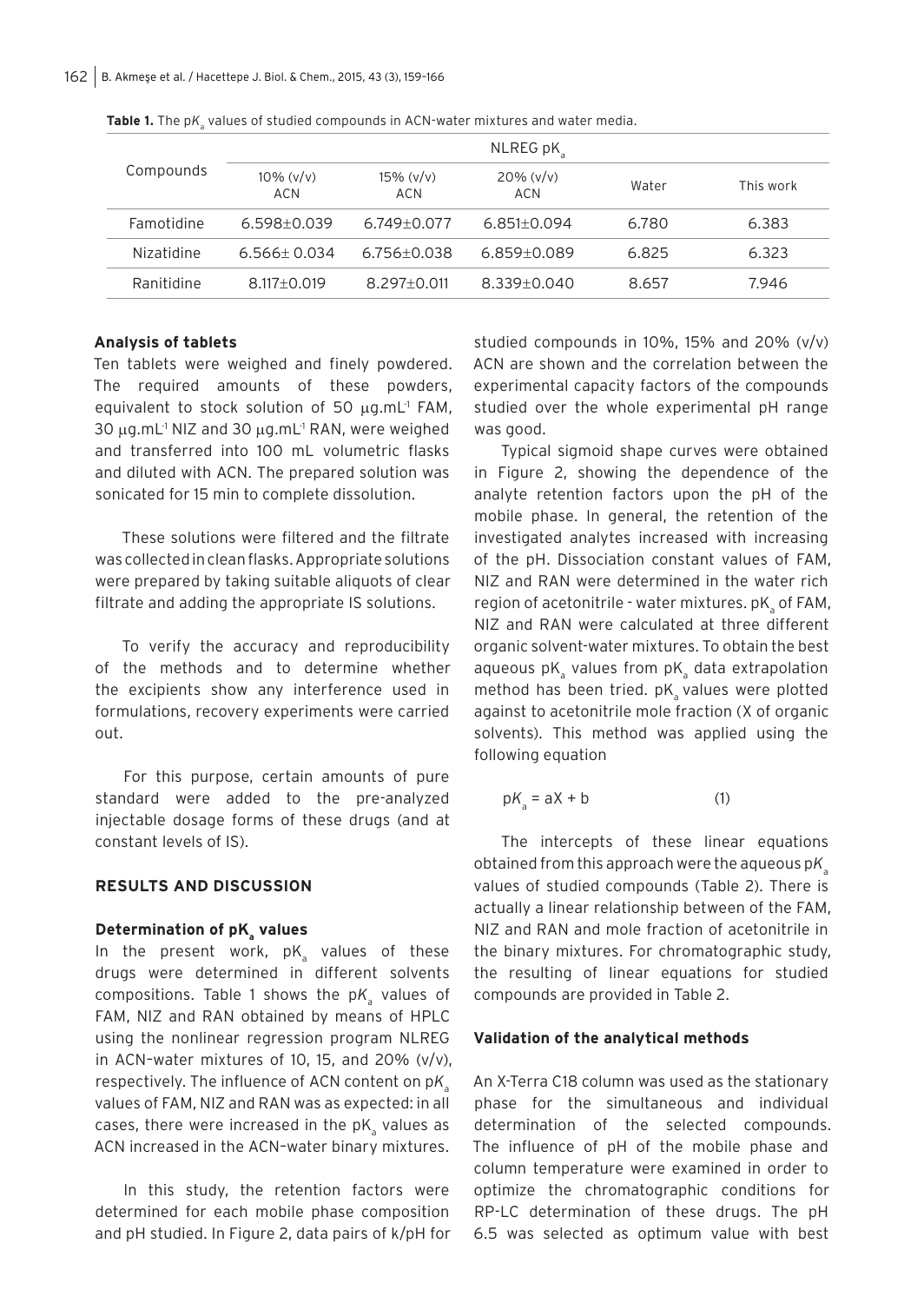

**Figure 2.** Plot of chromatographic retention factor, k, vs. the pH of mobile phase with 10% (v/v) ACN-water: ♦, 15% (v/v) ACN-water: ■, 20% (v/v) ACN-water: ▲. (A) Famotidine, (B) Nizatidine, (C) Ranitidine.

 ${\sf Table~2.}$  The linear equations between experimental pK $_{\rm a}$  values and the mole fraction of acetonitrile.

| Compounds  | Equilibrium             | $R^2$          |
|------------|-------------------------|----------------|
| Famotidine | $pK = 6.1734x + 6.3831$ | $R^2$ = 0.9835 |
| Nizatidine | $pK = 7.142x + 6.3226$  | $R^2 = 0.9654$ |
| Ranitidine | $pK = 5.3937x + 7.9456$ | $R^2 = 0.8746$ |

#### **Table 3.** Statistical evaluation of the calibration data of compounds by RP-HPLC.

|                                           | <b>FAM</b> | <b>NIZ</b> | <b>RAN</b> |
|-------------------------------------------|------------|------------|------------|
| Linearity range $(\mu q.mL^1)$            | $0.5 - 12$ | $0.5 - 12$ | $0.5 - 12$ |
| Slope                                     | 0.2550     | 0.7234     | 0.5683     |
| Intercept                                 | $-0.0015$  | 0.2002     | 0.1145     |
| Correlation coefficient                   | 0.9991     | 0.9994     | 0.9990     |
| Limit of detection $(\mu q.mL^1)$         | 0.1874     | 0.4337     | 0.1023     |
| Limit of quantification $(\mu q.mL^{-1})$ | 0.5678     | 1.3144     | 0.3100     |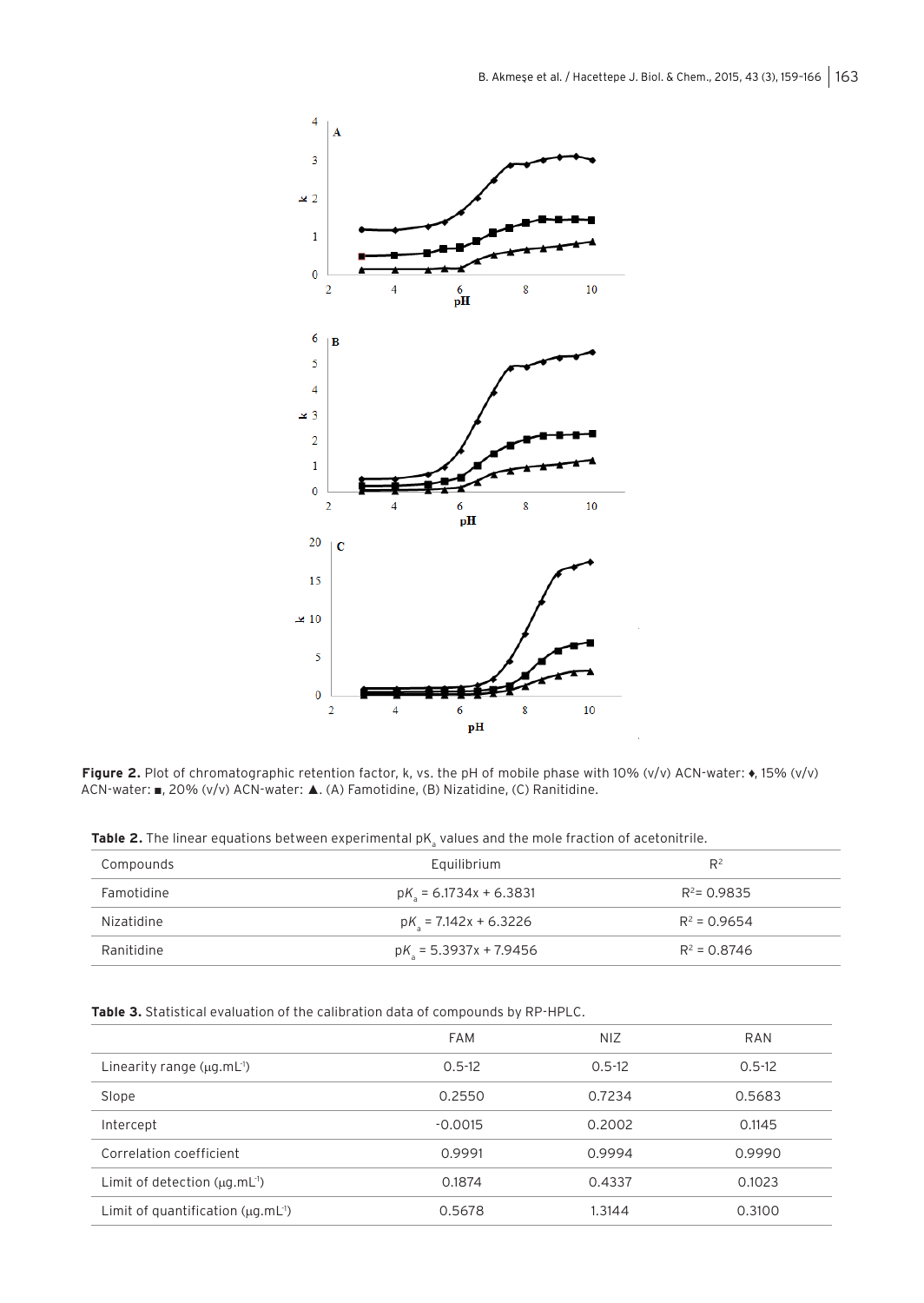

**Figure 3.** Chromatogram obtained from tablet dosage forms: A: FAM  $(4 \mu q.mL^1)$  (1)-IS  $(2 \mu q.mL^1)$ , B: NIZ  $(4 \mu q.mL^1)$  (2)-IS  $(2 \mu g.mL^{-1})$  (1) and C: RAN  $(4 \mu g.mL^{-1})$  (1)-IS  $(2 \mu g.mL^{-1})$  (2).

|                       | <b>FAM</b> | NIZ.   | <b>RAN</b> |
|-----------------------|------------|--------|------------|
| Labeled claim (mg)    | 40.00      | 150.00 | 150.00     |
| Amount found (mg)     | 40.46      | 151.42 | 150.58     |
| $R.S.D.\%$            | 0.83       | 1.02   | 0.31       |
| Bias %                | 0.46       | 0.95   | 0.13       |
| Added (mg)            | 20.00      | 75.00  | 75.00      |
| Found (mg)            | 20.00      | 75.33  | 75.38      |
| Average recovered (%) | 100.00     | 100.44 | 100.52     |
| R.S.D.% of recovery   | 0.12       | 0.37   | 0.18       |
| Bias %                | 0.01       | 0.52   | 0.78       |

**Table 4.** Results of the analysis of pharmaceutical dosage forms.

peak asymmetry and retention values. The pH of the mobile phase has always been adjusted with 20 mM ortho-phosphoric acid. The column temperature was set to  $30^{\circ}$ C. Finally, the mobile phase acetonitrile-methanol-water (10-6-84  $v/v/v$ ) with 20 mM H<sub>3</sub>PO<sub>4</sub> (at pH 6.5) at a flow rate of 1.0 mL.min<sup>-1</sup> was found to be the most suitable carrier for RP-LC analysis.

Linearity was established by least squares linear regression analysis of the calibration curve [26-27]. The constructed calibration curves were linear over the concentration ranges of 0.5-12 μg.mL<sup>1</sup> for FAM, NIZ and RAN. Peak area ratios of FAM, NIZ and RAN and the IS were plotted versus their respective concentrations in the mobile phase. Correlation coefficients were higher than 0.999 for these drugs (Table 3). The low error values of the slope and the intercept show the precision of the proposed method. The LOD (limit

of detection) and LOQ (limit of quantitation) were calculated using the standard deviation (s) of response and the slope (m) of the calibration curve as LOD=3.3 s/m; LOQ=10 s/m [26,27]. The LOQ that produced the requisite precision and accuracy was found to be  $0.5678 \mu$ g.mL<sup>1</sup> for FAM, 1.3144  $\mu$ g.mL<sup>1</sup> for NIZ and 0.3100  $\mu$ g.mL<sup>1</sup> for RAN.

#### **Analysis of commercial samples**

Famoser® (containing 40 mg FAM), Axid® (containing 150 mg NIZ) and Ranitab® (containing 150 mg RAN) were analyzed. The results obtained from analysis of the tablet forms are summarized in Table 4. The amounts found were in conformity with the values claimed by the manufacturers. Figure 3 shows the chromatograms of these drugs obtained after injection of the solutions of their pharmaceutical dosage forms with the IS. As shown in Figure 3, the substances were eluted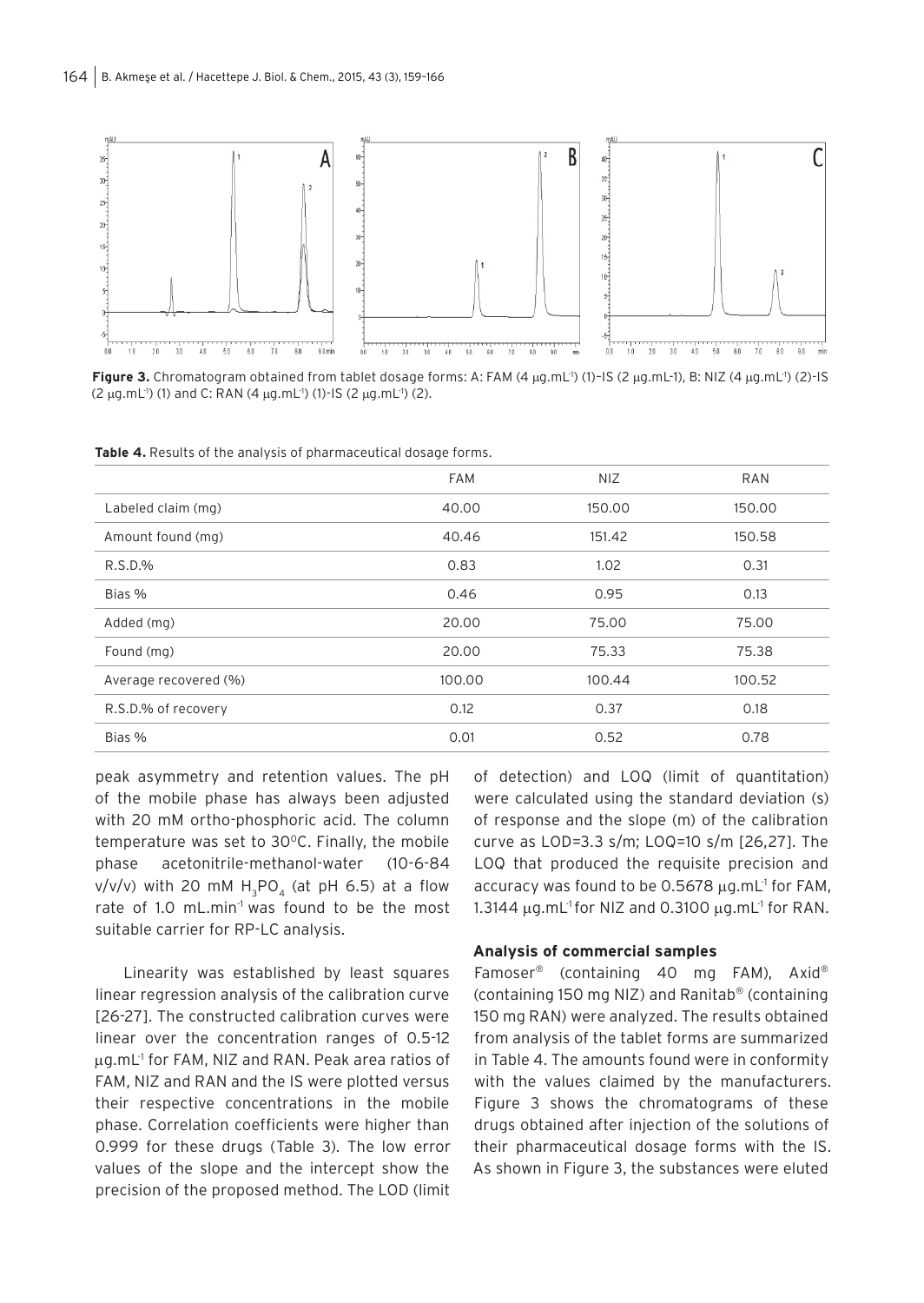as well-shaped, symmetrical, single peaks, well separated from the solvent front. No interfering peaks were obtained in the chromatogram due to tablet excipients. High percentages of recovery data were obtained.

Recovery studies were performed on tablet powder to obtain accuracy and precision of the proposed technique. The recovery of the procedure was measured by spiking already analyzed samples of blisters with the known concentrations of standard solutions of the drugs. The recovery analysis results for all techniques are shown in Table 4. It was concluded that the proposed methods are sufficiently accurate and precise to be applied to pharmaceutical dosage forms. High percentages of recovery data were obtained.

## **CONCLUSION**

This work represents the first study dealing with the chromatographic pK<sub>a</sub> determination of FAM, NIZ and RAN at three different acetonitrile percentages in the water rich region of acetonitrile-water binary mixtures. Aqueous p $\mathsf{K}_{_\mathtt{a}}$  values from p $\mathsf{K}_{_\mathtt{a}}$  data extrapolation method were investigated. The reliability of the LC methodology was examined statistically. A validated RP-HPLC method has been developed for the determination of FAM, NIZ and RAN in tablet dosage forms. The proposed method is simple, rapid, accurate, precise and specific. This method can be successfully employed for FAM, NIZ and RAN quantification of pharmaceutical preparations.

#### **References**

- 1. A.H. Mohamed, R.H. Hunt, The rationale of acid suppression in the treatment of acid-related disease, Aliment. Pharmacol. Ther., 8 (1994), 3-10.
- 2. A. Avdeef, K.J. Box, J.E.A. Comer, M. Gilges, M. Hadley, C. Hibbert, W. Patterson, K.Y. Tom, pH-metric logP 11. pK<sub>a</sub> determination of water-insoluble drugs in organic solvent–water mixtures, J. Pharm. Biomed. Anal., 20 (1999) 631-641.
- 3. M. Meloun, S. Bordovská, T. Syrový, A novel computational strategy for the pK<sub>a</sub> estimation of drugs by non-linear regression of multiwavelength spectrophotometric pH-titration data exhibiting small spectral changes, J. Phys. Org. Chem., 20 (2007) 690-701.
- 4. P. Wiczling, M.J. Markuszewski, R. Kaliszan, Determination of p $\mathsf{K}_{\mathsf{a}}$  by pH gradient reversed-phase HPLC, Anal. Chem., 76 (2004) 3069-3077.
- 5. E. Koçak, M. Çelebier, S. Altınöz, Application of RP-HPLC for Determination of the Dissociation Constants of Rosuvastatin Calcium, Hacettepe Univ. J. Faculty Pharm., 32 (2012) 133-144.
- 6. F.Z. Erdemgil, S. Sanli, N. Sanli, G. Ozkan, J. Barbosa, J. Guiteras, J.L. Beltran, Determination of pK<sub>a</sub> values of some hydroxylated benzoic acids in methanol– water binary mixtures by LC methodology and potentiometry, Talanta, 72 (2007) 489–496.
- 7. M. Zrncic, S. Babic, D. Mutavzdic, Determination of thermodynamic pK<sub>a</sub> values of pharmaceuticals from five different groups using capillary electrophoresis, J. Sep. Sci., 38 (2015) 1232-1239.
- 8. A. Zarghi, A. Shafaati, S.M. Foroutan, A. Khoddam, Development of a rapid HPLC method for determination of famotidine in human plasma using a monolithic column, J. Pharm. Biomed. Anal., 39 (2005) 677–680.
- 9. D.A.I. Ashiru, R. Patel, A.W. Basit, Simple and universal HPLC-UV method to determine cimetidine, ranitidine, famotidine and nizatidine in urine: Application to the analysis of ranitidine and its metabolites in human volunteers, J. Chromatogr. B, 860 (2007) 235–240.
- 10. D. Zendelovska, T. Stafilov, Development of an HPLC method for the determination ofranitidine and cimetidine in human plasma following SPE, J. Pharm. Biomed. Anal., 33 (2003) 165-173.
- 11. L.G. Hare, D.S. Mitchel, J.S. Millership, P.S. Collier, J.C. McElnay, M.D. Shields, D.J. Carson, R. Fair, Liquid chromatographic determination including simultaneous "on-cartridge" separation of ranitidine drug combinations from paediatric plasma samples using an automated solid-phase extraction procedure, J. Chromatogr. B, 806 (2004) 263–269.
- 12. M.A. Campanero, A. Lopez-Ocariz, E. García-Quetglàs, B. Sàdaba, A. de la Maza, Rapid Determination of Ranitidine in Human Plasma by High-Performance Liquid Chromatography, Chromatographia, 47 (1998) 391-395.
- 13. A. Khedr, Sensitive determination of ranitidine in rabbit plasma by HPLC with fluorescence detection, J. Chromatogr. B, 862 (2008) 175–180.
- 14. Y. Gao, Y. Tian, X. Sun, X.B. Yin, Q. Xiang, G. Ma, E. Wang, Determination of ranitidine in urine by capillary electrophoresis-electrochemiluminescent detection, J. Chromatogr. B Analyt. Technol. Biomed Life Sci., 832 (2006) 236-240.
- 15. T. Perez-Ruiz, C. Martínez-Lozano, V. Tomás, E. Bravo, R. Galera, Direct determination of ranitidine and famotidine by CE in serum, urine and pharmaceutical formulations, J. Pharm. Biomed. Anal., 30 (2002) 1055-1061.
- 16. M.S. Lant, L.E. Martin, J. Oxford., Qualitative and quantitative analysis of ranitidine and its metabolites by high-performance liquid chromatography-mass spectrometry, J. Chromatogr., 323 (1985) 143-152.
- 17. L.E. Martin, J. Oxford, R.J.N. Tanner, The use of online high-performance liquid chromatography-mass spectrometry for the identification of ranitidine and its metabolites in urine, Xenobiotica, 11 (1981) 831-840.
- 18. L.E. Martin, J. Oxford, R.J.N. Tanner, Use of high-performance liquid chromatography-mass spectrometry for the study of the metabolism of ranitidine in man, J. Chromatogr., 251 (1982) 215-224.